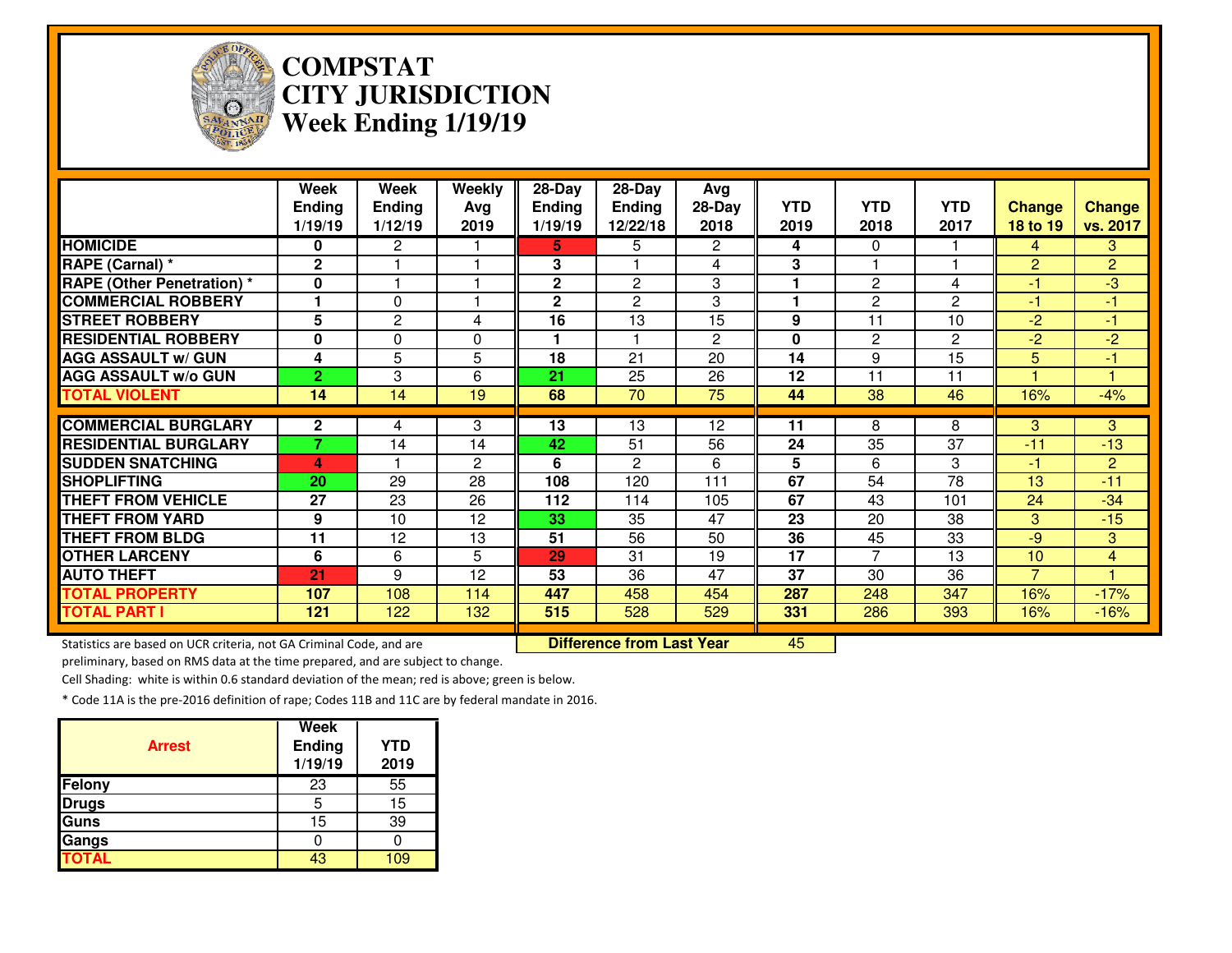

#### **COMPSTATNORTH PRECINCTWeek Ending 1/19/19**

**PRECINCT COMMANDER:**

**CAPT. CARY HILL**



|                                   | Week<br><b>Ending</b><br>1/19/19 | Week<br><b>Ending</b><br>1/12/19 | Weekly<br>Avg<br>2018 | 28-Day<br><b>Ending</b><br>1/19/19 | 28-Day<br>Ending<br>12/22/18 | Avg<br>$28-Day$<br>2018 | <b>YTD</b><br>2019 | <b>YTD</b><br>2018 | <b>YTD</b><br>2017 | <b>Change</b><br>18 to 19 | <b>Change</b><br>vs. 2017 |
|-----------------------------------|----------------------------------|----------------------------------|-----------------------|------------------------------------|------------------------------|-------------------------|--------------------|--------------------|--------------------|---------------------------|---------------------------|
| <b>HOMICIDE</b>                   | 0                                |                                  | $\Omega$              |                                    |                              | 0                       | 1                  | 0                  | $\mathbf{0}$       |                           |                           |
| RAPE (Carnal) *                   | ٠                                | $\Omega$                         | $\Omega$              | 1                                  | $\Omega$                     |                         | 1                  | 0                  | $\Omega$           |                           |                           |
| <b>RAPE (Other Penetration) *</b> | $\mathbf{0}$                     | $\Omega$                         | $\Omega$              | $\bf{0}$                           | $\Omega$                     | $\Omega$                | 0                  | 0                  |                    | $\Omega$                  | -1                        |
| <b>COMMERCIAL ROBBERY</b>         | $\bf{0}$                         | $\Omega$                         | $\Omega$              | 0                                  | $\Omega$                     | $\Omega$                | $\mathbf 0$        | $\Omega$           | $\Omega$           | $\Omega$                  | $\mathbf{0}$              |
| <b>STREET ROBBERY</b>             | ٠                                |                                  |                       | 5                                  | 6                            | 5                       | 3                  | 4                  | 8                  | -1                        | $-5$                      |
| <b>RESIDENTIAL ROBBERY</b>        | $\bf{0}$                         | $\Omega$                         | $\Omega$              | 0                                  | $\Omega$                     | $\Omega$                | $\bf{0}$           | $\Omega$           | $\Omega$           | $\Omega$                  | $\Omega$                  |
| <b>AGG ASSAULT W/ GUN</b>         | $\mathbf{0}$                     | $\Omega$                         |                       | 4                                  | 4                            | 5                       | 1                  | $\overline{c}$     | 6                  | -1                        | $-5$                      |
| <b>AGG ASSAULT w/o GUN</b>        | $\mathbf{0}$                     |                                  | $\overline{2}$        | 3                                  | 5                            | 8                       | $\overline{2}$     | $\overline{c}$     | $\overline{7}$     | $\Omega$                  | $-5$                      |
| <b>TOTAL VIOLENT</b>              | $\overline{2}$                   | 3                                | 5                     | 14                                 | 16                           | $\overline{20}$         | 8                  | 8                  | 22                 | 0%                        | $-64%$                    |
|                                   |                                  |                                  |                       |                                    |                              |                         |                    |                    |                    |                           |                           |
| <b>COMMERCIAL BURGLARY</b>        | $\bf{0}$                         | $\mathbf{2}$                     |                       | 4                                  | 5                            | 3                       | 4                  |                    | 3                  | 3                         |                           |
| <b>RESIDENTIAL BURGLARY</b>       |                                  | 3                                |                       | $\overline{7}$                     | 6                            | 6                       | 5                  | 6                  | $\overline{2}$     | -1                        | 3                         |
| <b>SUDDEN SNATCHING</b>           | $\mathbf{0}$                     |                                  |                       |                                    |                              | $\overline{c}$          | 1                  | 2                  | $\mathbf{2}$       | $-1$                      | $-1$                      |
| <b>SHOPLIFTING</b>                | 4                                | 6                                | 4                     | 16                                 | 14                           | 18                      | 10                 | 8                  | 8                  | $\overline{2}$            | $\overline{2}$            |
| <b>THEFT FROM VEHICLE</b>         | 3                                | 3                                | 6                     | 19                                 | 32                           | 23                      | 9                  | 8                  | 25                 |                           | $-16$                     |
| <b>THEFT FROM YARD</b>            | $\mathbf{2}$                     | 5                                | 3                     | 9                                  | 8                            | 13                      | 8                  | 5                  | 16                 | 3                         | $-8$                      |
| <b>THEFT FROM BLDG</b>            | 4                                | 3                                | 3                     | 13                                 | 12                           | 14                      | 9                  | 13                 | 8                  | -4                        |                           |
| <b>OTHER LARCENY</b>              | $\bf{0}$                         | $\mathbf{2}$                     |                       | 3                                  | 8                            | 6                       | $\mathbf{2}$       | 2                  | 3                  | $\Omega$                  | -1                        |
| <b>AUTO THEFT</b>                 | 5                                | $\Omega$                         | 3                     | 9                                  | 6                            | 10                      | 6                  | 6                  | 10                 | $\Omega$                  | $-4$                      |
| <b>TOTAL PROPERTY</b>             | 19                               | 25                               | 23                    | 81                                 | 92                           | 94                      | 54                 | 51                 | 77                 | 6%                        | $-30%$                    |
| <b>TOTAL PART I</b>               | 21                               | 28                               | 28                    | 95                                 | 108                          | 114                     | 62                 | 59                 | 99                 | 5%                        | $-37%$                    |

Statistics are based on UCR criteria, not GA Criminal Code, and are

Difference from Last Year 3

preliminary, based on RMS data at the time prepared, and are subject to change.

Cell Shading: white is within 0.6 standard deviation of the mean; red is above; green is below.

| <b>Arrests</b> | Week<br><b>Ending</b><br>1/19/19 | <b>YTD</b><br>2019 |
|----------------|----------------------------------|--------------------|
| Felony         |                                  | 2.                 |
| <b>Guns</b>    |                                  |                    |
| <b>Drugs</b>   |                                  |                    |
| Gangs          |                                  |                    |
| <b>TOTAL</b>   | 12                               | つつ                 |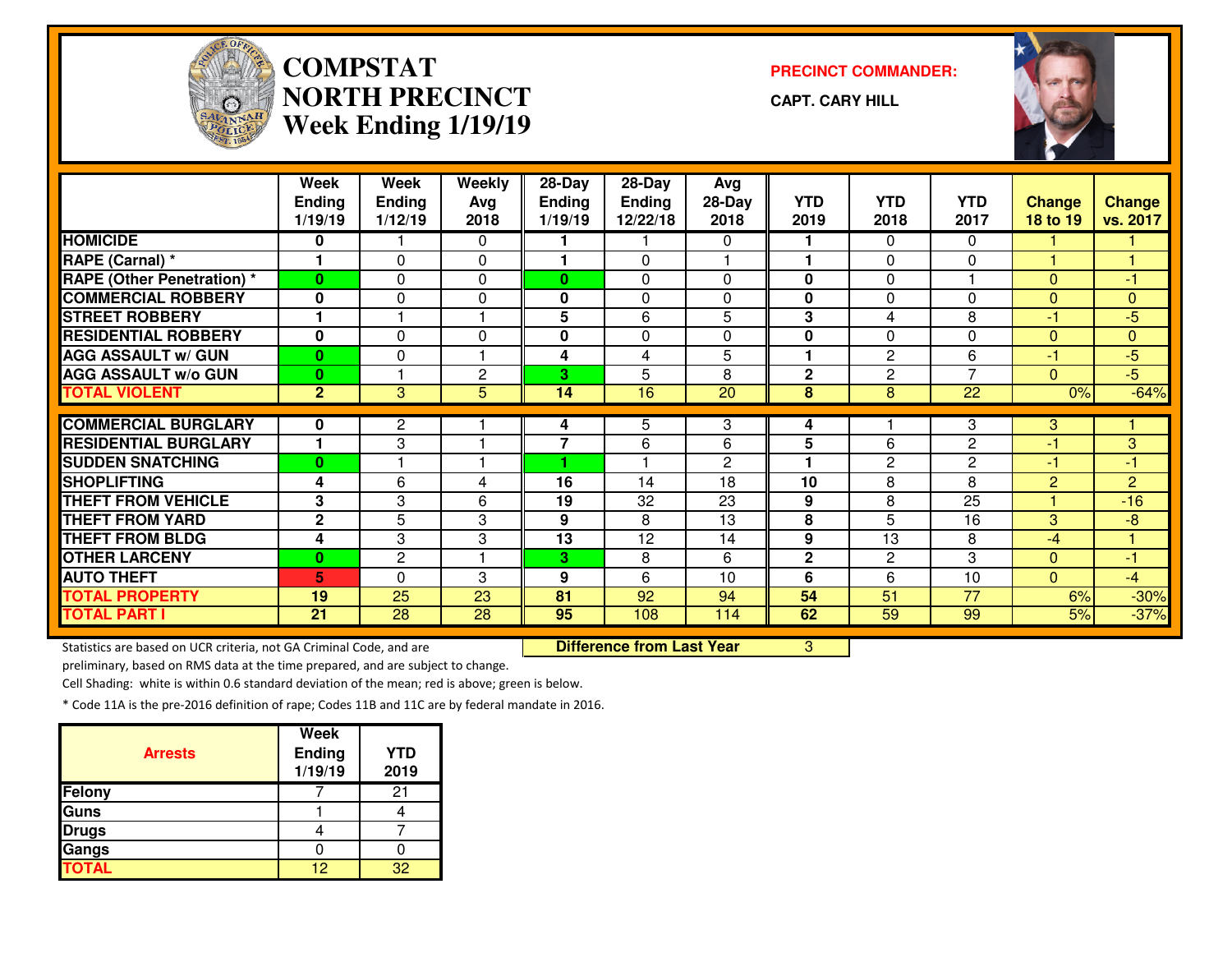

#### **COMPSTAT PRECINCT COMMANDER: CENTRAL PRECINCTWeek Ending 1/19/19**

**CAPT. BEN HERRON**



|                                   | Week           | Week           | Weekly         | 28-Day         | $28$ -Day      | Avg            |                |                |                |                |                |
|-----------------------------------|----------------|----------------|----------------|----------------|----------------|----------------|----------------|----------------|----------------|----------------|----------------|
|                                   | <b>Ending</b>  | <b>Ending</b>  | Avg            | <b>Ending</b>  | <b>Ending</b>  | $28-Day$       | <b>YTD</b>     | <b>YTD</b>     | <b>YTD</b>     | <b>Change</b>  | <b>Change</b>  |
|                                   | 1/19/19        | 1/12/19        | 2018           | 1/19/19        | 12/22/18       | 2018           | 2019           | 2018           | 2017           | 18 to 19       | vs. 2017       |
| <b>HOMICIDE</b>                   | 0              | 0              | $\mathbf 0$    |                |                |                |                | $\Omega$       | 0              |                |                |
| RAPE (Carnal) *                   | 0              | 0              | $\Omega$       | 0              | 0              |                | $\mathbf 0$    | $\Omega$       |                | $\Omega$       | $-1$           |
| <b>RAPE (Other Penetration) *</b> | 0              |                | 0              | $\mathbf 2$    | $\overline{c}$ |                |                |                | $\overline{2}$ | $\Omega$       | $\blacksquare$ |
| <b>COMMERCIAL ROBBERY</b>         | 0              | 0              | $\mathbf 0$    | 0              | 0              |                | $\mathbf{0}$   | $\Omega$       | $\Omega$       | $\Omega$       | $\mathbf{0}$   |
| <b>STREET ROBBERY</b>             | 1              |                | 1              | 5              | 4              | 5              | 3              | 5              | 2              | $-2$           | 1              |
| <b>RESIDENTIAL ROBBERY</b>        | $\bf{0}$       | $\Omega$       | $\Omega$       | 0              | $\Omega$       |                | $\mathbf{0}$   |                |                | $-1$           | -1             |
| <b>AGG ASSAULT w/ GUN</b>         |                | $\overline{c}$ | $\overline{c}$ | $\overline{7}$ | 9              | 7              | 6              | $\overline{2}$ | $\overline{c}$ | $\overline{4}$ | $\overline{4}$ |
| <b>AGG ASSAULT w/o GUN</b>        |                |                | $\overline{c}$ | 8              | 9              | $\overline{ }$ | 3              | 3              | 2              | $\Omega$       |                |
| <b>TOTAL VIOLENT</b>              | 3              | 5              | 5              | 23             | 25             | 22             | 14             | 12             | 10             | 17%            | 40%            |
|                                   |                |                |                |                |                |                |                |                |                |                |                |
| <b>COMMERCIAL BURGLARY</b>        | 0              | 0              |                |                | 2              | 3              | 0              | $\overline{2}$ | 3              | $-2$           | ل-<br>م        |
| <b>RESIDENTIAL BURGLARY</b>       | $\mathbf{2}$   | 3              | 4              | 10             | 13             | 15             | 6              | 6              | 11             | $\Omega$       | $-5$           |
| <b>SUDDEN SNATCHING</b>           | 0              | 0              | 0              | 0              | $\Omega$       |                | $\mathbf 0$    |                |                | -1             | -1             |
| <b>SHOPLIFTING</b>                | $\overline{2}$ | 2              | 4              | 11             | 15             | 17             | 8              | 8              | 17             | $\Omega$       | $-9$           |
| <b>THEFT FROM VEHICLE</b>         | 4              | 4              | $\overline{7}$ | 14             | 16             | 26             | 8              | 13             | 25             | $-5$           | $-17$          |
| <b>THEFT FROM YARD</b>            | 4              | 2              | 4              | 15             | 13             | 16             | 9              | $\overline{ }$ | 12             | $\overline{2}$ | -3             |
| <b>THEFT FROM BLDG</b>            | $\bf{0}$       | 4              | 3              | 10             | 15             | 13             | $\overline{7}$ | 13             | 6              | -6             |                |
| <b>OTHER LARCENY</b>              | 5              | 4              |                | 18             | 15             | 5              | 12             |                | 3              | 11             | 9              |
| <b>AUTO THEFT</b>                 | 7              | $\mathbf{2}$   | 4              | 14             | $\overline{7}$ | 14             | 11             | 8              | 8              | 3              | $\overline{3}$ |
| <b>TOTAL PROPERTY</b>             | 24             | 21             | 27             | 93             | 96             | 109            | 61             | 59             | 86             | 3%             | $-29%$         |
| <b>TOTAL PART I</b>               | 27             | 26             | 33             | 116            | 121            | 131            | 75             | 71             | 96             | 6%             | $-22%$         |

Statistics are based on UCR criteria, not GA Criminal Code, and are

Difference from Last Year 4

preliminary, based on RMS data at the time prepared, and are subject to change.

Cell Shading: white is within 0.6 standard deviation of the mean; red is above; green is below.

| <b>Arrests</b> | <b>Week</b><br><b>Ending</b><br>1/19/19 | <b>YTD</b><br>2019 |
|----------------|-----------------------------------------|--------------------|
| Felony         |                                         |                    |
| <b>Drugs</b>   |                                         |                    |
| Guns           |                                         |                    |
| Gangs          |                                         |                    |
| <b>TOTAL</b>   |                                         | 2                  |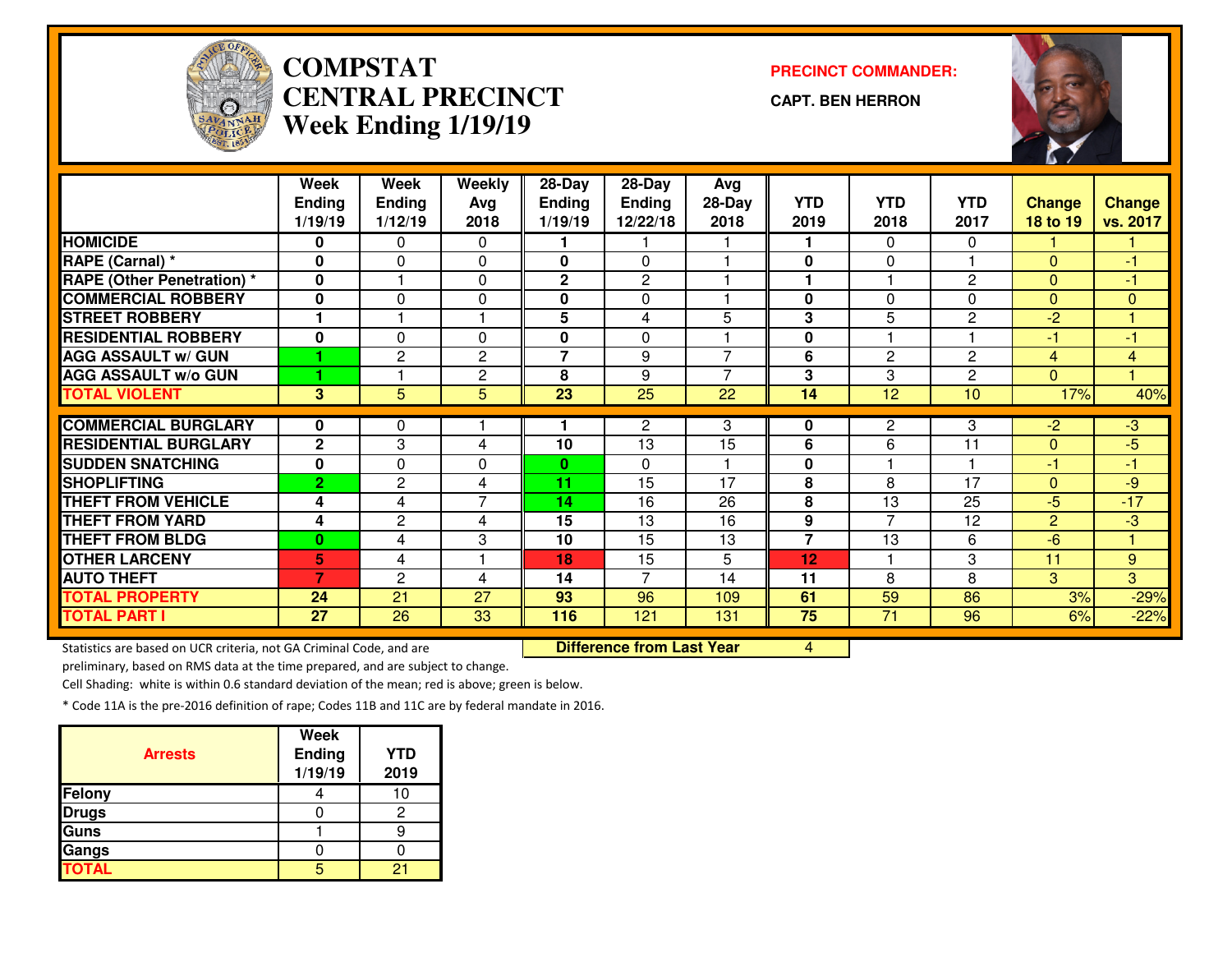

## **COMPSTAT PRECINCT COMMANDER: SOUTH PRECINCTWeek Ending 1/19/19**

**CAPT. MICHELLE HALFORD**



|                                   | Week<br><b>Ending</b><br>1/19/19 | Week<br><b>Ending</b><br>1/12/19 | Weekly<br>Avg<br>2018 | 28-Day<br><b>Ending</b><br>1/19/19 | 28-Day<br><b>Ending</b><br>12/22/18 | Avg<br>$28-Day$<br>2018 | <b>YTD</b><br>2019 | <b>YTD</b><br>2018 | <b>YTD</b><br>2017 | <b>Change</b><br>18 to 19 | <b>Change</b><br>vs. 2017 |
|-----------------------------------|----------------------------------|----------------------------------|-----------------------|------------------------------------|-------------------------------------|-------------------------|--------------------|--------------------|--------------------|---------------------------|---------------------------|
| <b>HOMICIDE</b>                   | 0                                |                                  | 0                     | $\mathbf{2}$                       | 2                                   | 0                       | 2                  | $\Omega$           | $\mathbf{0}$       | $\overline{2}$            | $\overline{2}$            |
| RAPE (Carnal) *                   |                                  | $\Omega$                         | $\Omega$              | 1                                  | 0                                   |                         |                    | $\Omega$           | $\Omega$           |                           | 1                         |
| <b>RAPE (Other Penetration) *</b> | $\bf{0}$                         | 0                                | $\Omega$              | $\mathbf{0}$                       | 0                                   |                         | 0                  | $\Omega$           | $\Omega$           | $\Omega$                  | $\mathbf{0}$              |
| <b>COMMERCIAL ROBBERY</b>         | $\mathbf 0$                      | 0                                | $\Omega$              | 1.                                 | $\mathbf{2}$                        |                         | 0                  | $\overline{2}$     |                    | $-2$                      | -1                        |
| <b>STREET ROBBERY</b>             | $\overline{2}$                   | 0                                |                       | $\mathbf{2}$                       | $\Omega$                            | 3                       | $\mathbf 2$        |                    | $\Omega$           |                           | $\overline{2}$            |
| <b>RESIDENTIAL ROBBERY</b>        | $\mathbf 0$                      | 0                                | $\Omega$              | 0                                  | 0                                   |                         | $\mathbf 0$        |                    | $\Omega$           | $-1$                      | $\mathbf{0}$              |
| <b>AGG ASSAULT w/ GUN</b>         |                                  | $\overline{c}$                   |                       | 3                                  | 4                                   | 2                       | 3                  | $\Omega$           | $\overline{c}$     | 3                         |                           |
| <b>AGG ASSAULT W/o GUN</b>        | $\bf{0}$                         |                                  |                       | 5                                  | 6                                   | 4                       | 3                  | 3                  | $\Omega$           | $\Omega$                  | 3                         |
| <b>TOTAL VIOLENT</b>              | 4                                | 4                                | 3                     | 14                                 | 14                                  | 14                      | 11                 | $\overline{7}$     | 3                  | 57%                       | 267%                      |
| <b>COMMERCIAL BURGLARY</b>        | $\mathbf{2}$                     | $\mathbf{2}$                     |                       | 7                                  | 5                                   | 5.                      | 6                  | 4                  | $\overline{2}$     | $\overline{2}$            | $\overline{4}$            |
| <b>RESIDENTIAL BURGLARY</b>       |                                  |                                  | 4                     | 4                                  | 6                                   | 15                      | $\mathbf{2}$       | 6                  | 11                 | $-4$                      | $-9$                      |
| <b>SUDDEN SNATCHING</b>           | $\overline{2}$                   | $\Omega$                         | 0                     | $\mathbf{2}$                       | 0                                   |                         | $\mathbf{2}$       |                    | $\Omega$           |                           | $\overline{2}$            |
| <b>SHOPLIFTING</b>                | 13                               | 19                               | 13                    | 69                                 | 74                                  | 53                      | 42                 | 29                 | 37                 | 13                        | 5                         |
| <b>THEFT FROM VEHICLE</b>         | 13                               | $\overline{c}$                   | 7                     | 32                                 | 17                                  | 28                      | 21                 | 13                 | 30                 | 8                         | $-9$                      |
| <b>THEFT FROM YARD</b>            | $\mathbf 1$                      | 3                                | $\overline{2}$        | 5                                  | 6                                   | 8                       | 4                  | $\overline{2}$     | 8                  | $\overline{2}$            | $-4$                      |
| <b>THEFT FROM BLDG</b>            | 6                                | $\overline{c}$                   | 3                     | 17                                 | 15                                  | 12                      | 13                 | 8                  | 16                 | 5                         | $-3$                      |
|                                   |                                  |                                  |                       |                                    |                                     |                         |                    |                    |                    |                           |                           |
| <b>OTHER LARCENY</b>              |                                  | 0                                |                       | 5                                  | 4                                   | $\overline{c}$          | $\mathbf{2}$       | $\overline{2}$     | 5                  | $\Omega$                  | $-3$                      |
| <b>AUTO THEFT</b>                 | 6                                | $\overline{c}$                   | 3                     | 14                                 | 9                                   | 11                      | 8                  | 9                  | $\overline{7}$     | $-1$                      |                           |
| <b>TOTAL PROPERTY</b>             | 45                               | 31                               | 34                    | 155                                | 136                                 | 136                     | 100                | 74                 | 116                | 35%                       |                           |
| <b>TOTAL PART I</b>               | 49                               | 35                               | 37                    | 169                                | 150                                 | 150                     | 111                | 81                 | 119                | 37%                       | $-14%$<br>$-7%$           |

preliminary, based on RMS data at the time prepared, and are subject to change.

Cell Shading: white is within 0.6 standard deviation of the mean; red is above; green is below.

| <b>Arrests</b> | Week<br><b>Ending</b><br>1/19/19 | <b>YTD</b><br>2019 |
|----------------|----------------------------------|--------------------|
| Felony         |                                  |                    |
| <b>Drugs</b>   |                                  | 2                  |
| Gungs          |                                  |                    |
| Gangs          |                                  |                    |
| <b>TOTAL</b>   |                                  | 12                 |